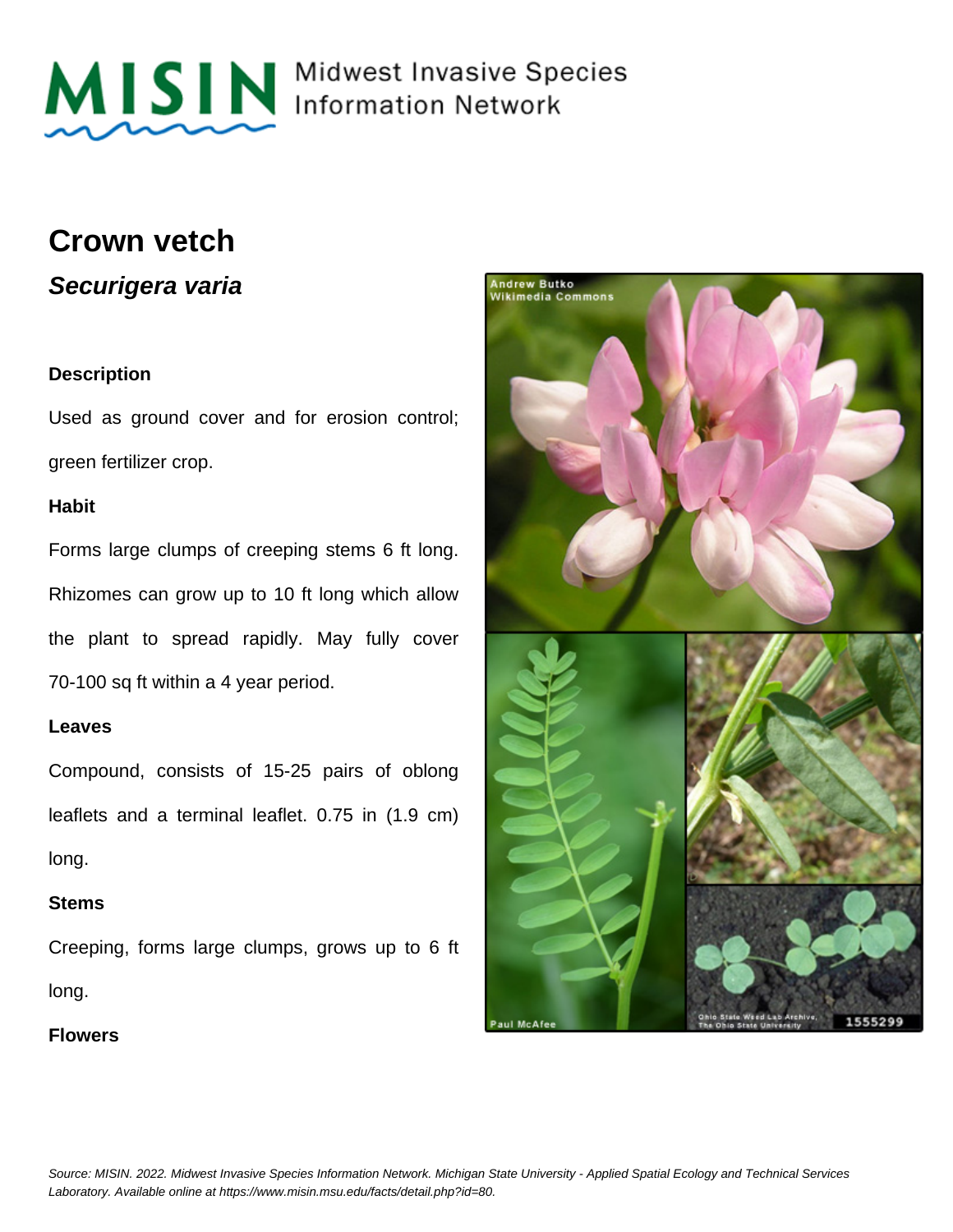# MISIN Midwest Invasive Species

Pea-like in shape, pinkish in color, clustered in umbels on long stalks, resembles large clover flower; blooms from May through August.

#### **Fruits and Seeds**

Flowers develop into narrow, flattened pods. Seeds are reported to be poisonous.

#### **Habitat**

Native to Europe, Southwest Asia and Northern Africa. Found along roadsides, in right-of-ways, open fields, gravel bars and along streams.

#### **Reproduction**

Spreads both vegetatively through rhizomes ad through the dispersal of seeds.

#### **Similar**

Bird's-foot trefoil (Lotus corniculatus) produces similar umbels of flowers, however they are bright yellow or yellow-orange in color and their leaves are trifoliate.

### **Monitoring and Rapid Response**

Pulling out the entire plant and mowing, prescribed burning may be effective against seedlings or in slowing the spread. Effectively controlled using any of several readily available general use herbicides such as glyphosate, triclopyr, or clopyralid.

#### **Credits**

The information provided in this factsheet was gathered from the U.S. Forest Service. Individual species images that appear with a number in a black box are courtesy of the Bugwood.org network (http://www.invasive.org).Individual photo author credits may not be included due to the small display